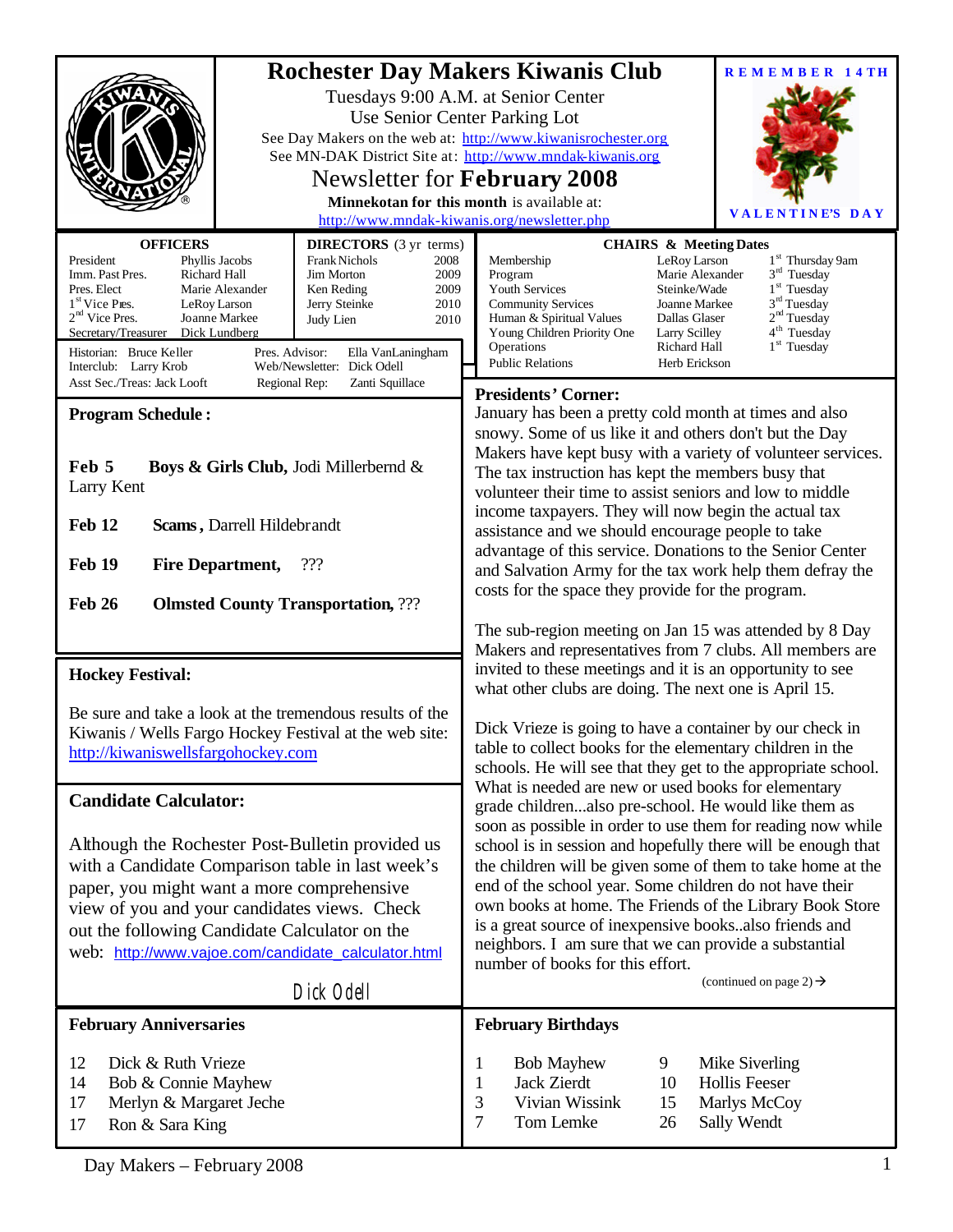| <b>Secretary/Treasurers Report - Jan'08</b>                                                                                                                                                                                                                                                   |                                                                                                                                                                                                                                                                                          |
|-----------------------------------------------------------------------------------------------------------------------------------------------------------------------------------------------------------------------------------------------------------------------------------------------|------------------------------------------------------------------------------------------------------------------------------------------------------------------------------------------------------------------------------------------------------------------------------------------|
| \$17,199.77<br><b>Bank Balance 12/31/07:</b><br><b>Administrative Account:</b><br>\$14,164.63<br>\$2,855.54<br>Service Account:<br>\$<br>99.60<br>Hockey/YCPO:<br>\$<br>80.00<br><b>Bike Repair:</b><br>Day Makers on leave: Don Cain, Merlyn Jeche, Ron<br>King, Sara King, Rosalie Rusovick | <b>Human &amp; Spiritual Values</b> - The circle of three is being<br>activated. The Woman's Prison Book Project is being<br>activated also.<br>YCPO- Souper Bowl Saturday will be Saturday January<br>$26th$ . Our club will help with transportation. A sign-up will<br>be circulated. |
| December Service Hour Statistics: 1072 hours by 56<br>members, 69% Participation.                                                                                                                                                                                                             | Youth Services- Terrific Kids sign-up full through<br>February. K-kids up and running, sign-ups good. Adopted<br>Family project has candidates to consider. Ken Plummer is<br>looking at Smokehouse program.                                                                             |
| The board appointed a committee of three (Hall,<br>Lundberg, Scilley) to develop a plan for distribution of<br>service account funds to be presented at the February<br>board meeting.                                                                                                        | Key Club- Gift certificate was presented to Century Key<br>Club advisor.                                                                                                                                                                                                                 |
| <b>COMMITTEE REPORTS</b>                                                                                                                                                                                                                                                                      | <b>Interclub-</b> We will try for an interclub in January.                                                                                                                                                                                                                               |
| <b>Membership-</b> No meeting in January                                                                                                                                                                                                                                                      | Richard Lundberg, Treasurer                                                                                                                                                                                                                                                              |
| Program- An additional program needed for February.                                                                                                                                                                                                                                           | <b>President Corner:</b> (continued)                                                                                                                                                                                                                                                     |
| <b>Operations</b> - Wendy's fundraiser tonight. Applebee's<br>coming up.                                                                                                                                                                                                                      | Remember the Chili Feed benefiting the Senior Center is<br>March 1. Jerry Kratz and Judy Lien will be co-chairs for<br>the Day Makers.                                                                                                                                                   |
| <b>Community Service-</b> Our club is no longer committed<br>to the Salvation Army Food Shelf. We have trouble<br>staffing this project.                                                                                                                                                      | Phyllis                                                                                                                                                                                                                                                                                  |
| Continued in next column $-\rightarrow$                                                                                                                                                                                                                                                       |                                                                                                                                                                                                                                                                                          |

**Web Humor Photo:**

Snowbird's searching for food …Sun City, AZ grocery shoppers.!



**Kiwanis 2008 Convention**

**Orland, Florida**

**June 26 – 29**

**<http://www.kiwanis.org/WhatWeDo/International> Convention/KiwanisInternationalConvention2008/ tabid/464/Default.aspx**